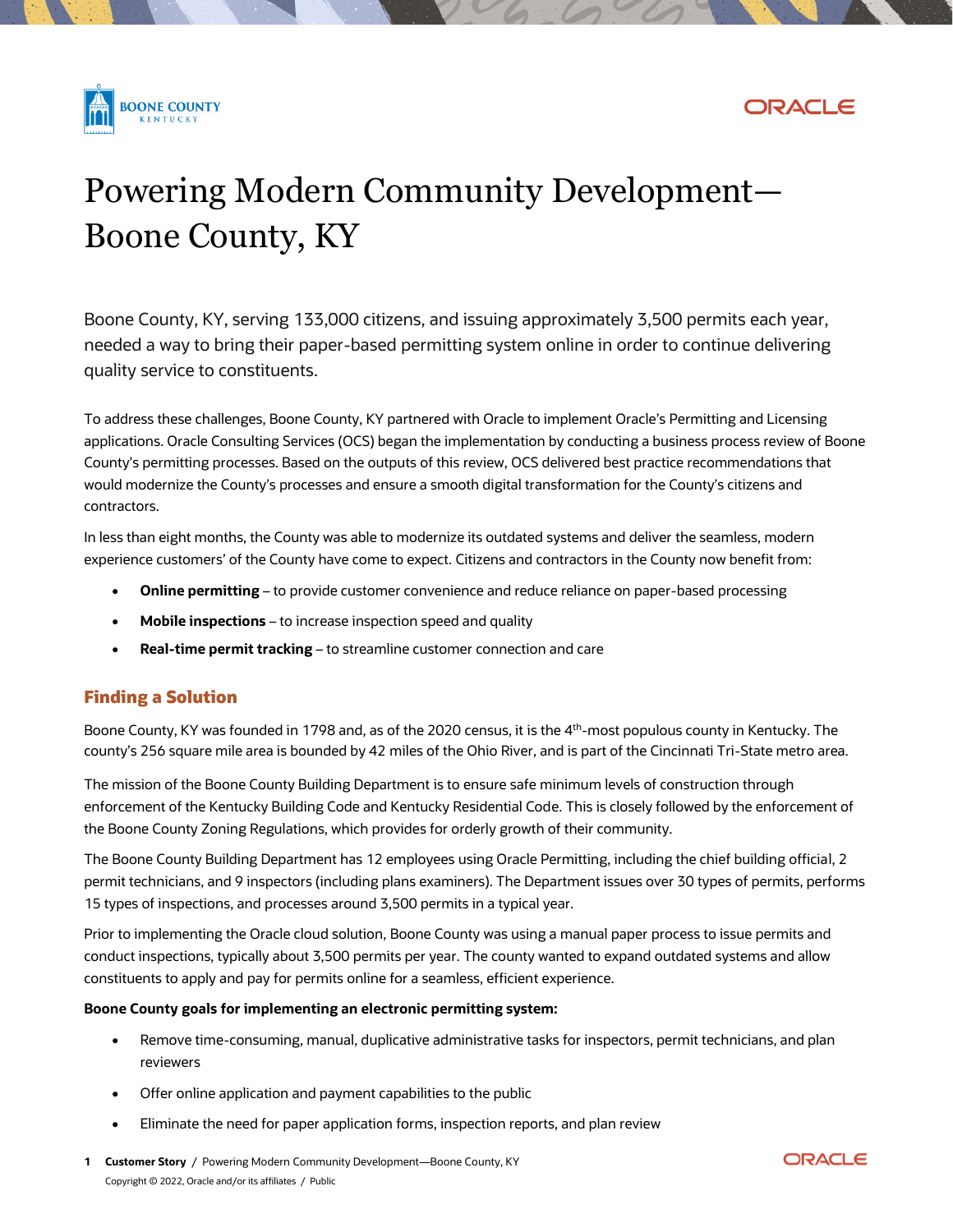Boone County discovered the Oracle Permitting solution in the Spring of 2020 by attending a Permitting and Inspection webinar. The County had researched and seen other permitting solutions, but none of them stood out as the answer to their needs. Oracle's easy, intuitive solution would provide Boone County employees and constituents a seamless, efficient experience that would allow them to engage fully online.

*"The overall concept of the system is exactly what we were hoping for by engaging the permit requester and giving them access to all the information on their side without having to call the office."* 

**Jason Gamble** - IT Director, Boone County

### **The Agile Implementation**

In November 2020, Boone County and Oracle Consulting (OCS) kicked-off the implementation. It was clear from the beginning that there was a need to define and organize permitting workflows into a digital format, as well as an opportunity to reengineer existing processes to align with industry best practices. For the first month of the project, OCS worked closely with the County's Product Owner, Lea Black, to explore ways to improve efficiency and organize permit application types to better fit a digital paradigm.

The initial project scope called for 12 permit types, but as analysis progressed, OCS and the County saw an opportunity to expand that list to over 30 application types to streamline processing. For example, the existing paper application form for Residential Construction Permit Application was used tocollect information for numerous types of improvements. This resulted in 10 separate permit types in Oracle Permitting, which now collect more information for each of these improvement types with simpler application forms.

| 2950 Washington St. #312 Burlington, KY 41005<br>859-334-2218 (Office) 859-334-3137 (Fax)<br>www.boonecountyky.org<br><b>RESIDENTIAL CONSTRUCTION PERMIT APPLICATION</b>                                                               |                                                                                    |                                                                                                                                                                                                                                                                                                                                                                                                                                                                                                                                                                                                                                                                                                            |                                                             |                    | <b>Basement Finish</b>                                  |
|----------------------------------------------------------------------------------------------------------------------------------------------------------------------------------------------------------------------------------------|------------------------------------------------------------------------------------|------------------------------------------------------------------------------------------------------------------------------------------------------------------------------------------------------------------------------------------------------------------------------------------------------------------------------------------------------------------------------------------------------------------------------------------------------------------------------------------------------------------------------------------------------------------------------------------------------------------------------------------------------------------------------------------------------------|-------------------------------------------------------------|--------------------|---------------------------------------------------------|
|                                                                                                                                                                                                                                        | (Street Address)                                                                   |                                                                                                                                                                                                                                                                                                                                                                                                                                                                                                                                                                                                                                                                                                            | (0, 0)                                                      |                    | Fence                                                   |
|                                                                                                                                                                                                                                        |                                                                                    | <b>Subdivision:</b>                                                                                                                                                                                                                                                                                                                                                                                                                                                                                                                                                                                                                                                                                        |                                                             | <b>Got Number:</b> |                                                         |
| <b>Mandinaton</b>                                                                                                                                                                                                                      | <b>Nome</b>                                                                        | Address                                                                                                                                                                                                                                                                                                                                                                                                                                                                                                                                                                                                                                                                                                    | <b>City State Zip</b>                                       | Phone              |                                                         |
| Owner<br><b>Permit Applicant Name</b><br>(same as applicant signature)<br>Applears Email                                                                                                                                               |                                                                                    |                                                                                                                                                                                                                                                                                                                                                                                                                                                                                                                                                                                                                                                                                                            |                                                             |                    | Porch/Deck                                              |
| <b>General Contractor</b><br><b>Electrical Contractor</b><br><b>License No:</b>                                                                                                                                                        |                                                                                    |                                                                                                                                                                                                                                                                                                                                                                                                                                                                                                                                                                                                                                                                                                            |                                                             |                    | Residential Accessory Structure (Garage, Barn, Shed)    |
| <b>Architect - Engineer</b><br>TYPE OF IMPROVEMENT AND USE: (Check all of the boxes that apply)<br><b>Q</b> New Building<br><b>Q</b> Single Family Dwelling<br><sup>2</sup> Two Family Duplex<br><b>Q</b> Garage                       | <b>QAddition</b><br><b>ODemolition</b><br><b>OSwimming Pool</b><br><b>GHot</b> tub | <b>GPorch</b><br><b>ORetaining Wall</b><br><b>GPole Barn</b>                                                                                                                                                                                                                                                                                                                                                                                                                                                                                                                                                                                                                                               | <b>Glasgrier Alteration</b><br><b>QDeck</b><br><b>DOMar</b> |                    | <b>Residential Addition</b>                             |
|                                                                                                                                                                                                                                        |                                                                                    |                                                                                                                                                                                                                                                                                                                                                                                                                                                                                                                                                                                                                                                                                                            |                                                             |                    |                                                         |
|                                                                                                                                                                                                                                        | <b>GFinished Basement</b><br>Gm                                                    | <b>QM</b> odular<br><b>Chil</b>                                                                                                                                                                                                                                                                                                                                                                                                                                                                                                                                                                                                                                                                            |                                                             | <b>Gesthermal</b>  | <b>Residential Alteration</b>                           |
| <b>Q</b> Shed<br><b>COST OF CONSTRUCTION:</b><br>DESCRIBE PROPOSED CONSTRUCTION:<br><b>TYPE OF HEATING:</b><br><b>TYPE OF WATER:</b><br><b>TYPE OF SEWAGE:</b><br><b>ROW ENCROACHMENT:</b><br><b>FARM EXEMPT?</b><br><b>IECC HVAC:</b> | Public<br>$\sim$<br>Public<br><b>County</b><br>Yev'Ne<br>Performance               | Private<br>$\sim$<br>$\sim$<br>Private<br>State<br># of Acres<br>Prescriptive                                                                                                                                                                                                                                                                                                                                                                                                                                                                                                                                                                                                                              | Electric _____<br><b>Flood Zone</b>                         |                    | <b>Residential Demolition</b>                           |
|                                                                                                                                                                                                                                        | 2 <sup>nd</sup> floor<br># Bedrooms                                                | Garage<br># Bathrooms<br>Nata: The ewner of this building and undersigned do horshy coverage and agent to comply with all the applicable regulations pertaining to building codes and                                                                                                                                                                                                                                                                                                                                                                                                                                                                                                                      | <b>Finished Basement</b>                                    |                    | Residential Single-Family Dwelling / Duplex / Townhouse |
| <b>SQUARE FOOTAGE: 1" floor:</b><br>the 2011 Kentucky Residential Code                                                                                                                                                                 |                                                                                    | buildings and to construct posessed building or structure or make the responsed change or alteration in accordance with the alans and specifications submitted hours ids.<br>and certify that the information and statements given on this application, drawings and specifications are to the heat of their knowledge true and connect. Failure of this<br>office to note all violations in the review of plans and specifications does not referre contractors of the responsibility of complying with the applicable codes and<br>regulations. The Building Official reserves the right to enter the construction premises at will during resonable working brow. This analysism will be reviewed under |                                                             |                    | <b>Retaining Wall</b>                                   |
| <b>APPLICANT SIGNATURE:</b><br>ZONING APPROVAL   DATE ISSUED                                                                                                                                                                           |                                                                                    | FEE PAID<br>ZONE                                                                                                                                                                                                                                                                                                                                                                                                                                                                                                                                                                                                                                                                                           | <b>DATE:</b>                                                | NOTES              | <b>Swimming Pool/Hot Tub</b>                            |

Boone County embraced these very significant changes and quickly recognized several benefits of adopting best practices and leveraging modern cloud software capabilities:

- Ability to have specific "custom" intake form for each permit type
- Easy to complete online application forms that also provide transparency to contractors and the public
- Eliminating manual data entry by agency staff for new permit applications
- Providing inspectors with the ability to enter data in the field in real-time
- Providing the public with online credit card payment of permit fees
- Eliminating the need to take payments over the phone and manually enter the data

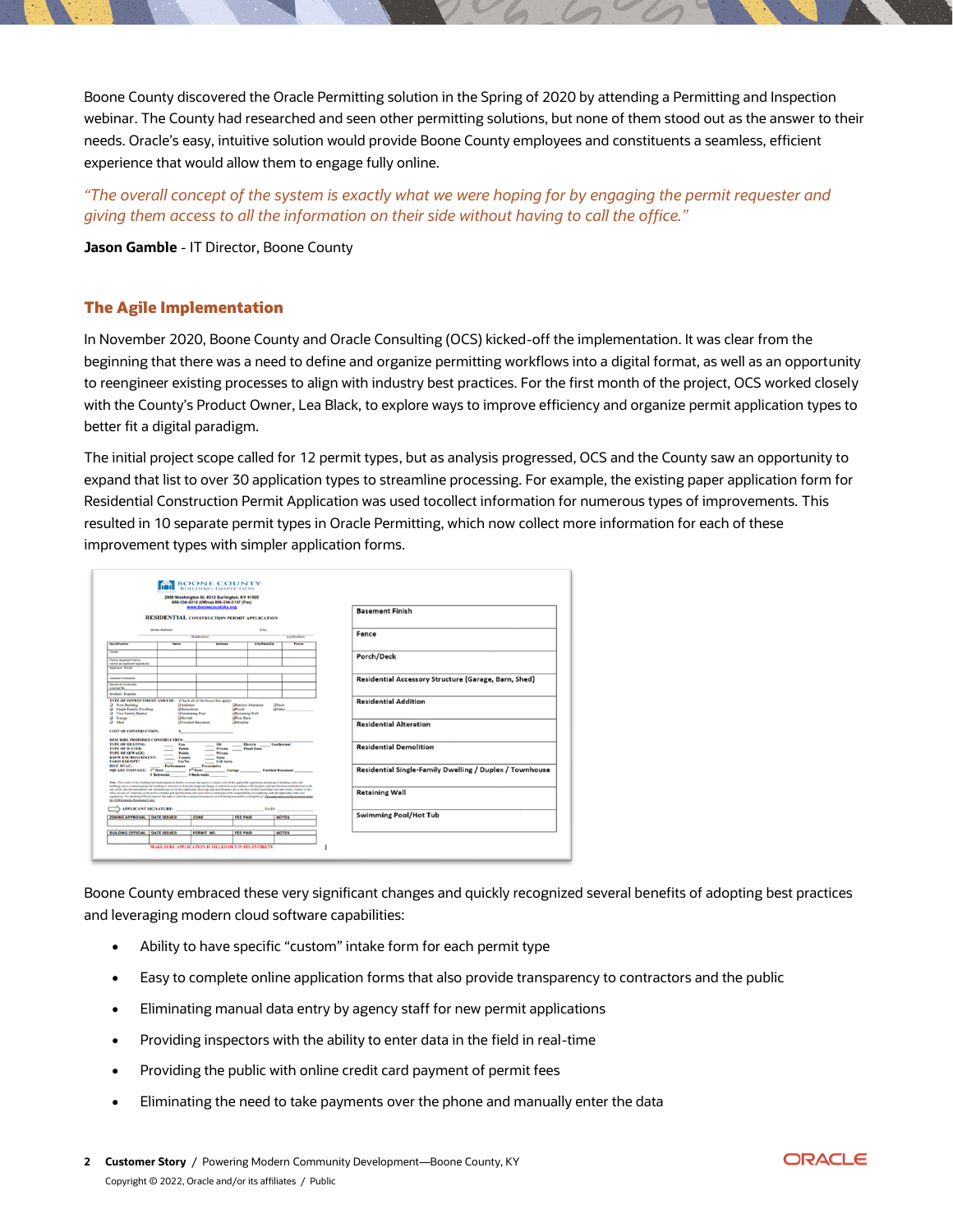For a project of this size, OCS recommended a lean implementation plan centered on an Kanban agile methodology, which strives to identify potential bottlenecks and fix them, in an effort to maximize the efficiency of limited resources. Boone County agreed with this approach and worked with OCS over the next six months to evaluate, configure, test, and deploy their new permitting system.

The OCS team was comprised of a project manager, functional lead, and technical lead, with additional personnel contributing when needed. Boone County was led by their very experienced Building Permit Supervisor and supported by the Building Official, inspection supervisors, plan review supervisors, and key support by the Director of IT. Efficient requirements gathering and functional testing allowed Boone County staff to effectively participate in the implementation while continuing to perform their essential job duties.

## **Going Live with Oracle**

*"The project was more than just implementing a system. We found it so valuable as an opportunity to think about how we do our work. It's really helped us streamline our processes."* **Jason Gamble** - IT Director, Boone County

The initial 'Go Live' strategy was to execute a month-long soft launch, allowing agency staff two weeks to acclimate to the new system, followed by two weeks of self-service access for two contractors that do significant business with the city. Once completed, the county planned to open the system up to the general public.

As planned, the system went live for agency staff on June 1, 2021. Fifty-seven permits were entered in the first week. However, after the second week and a few small adjustments to configuration, things went so smoothly that agency staff decided to accelerate the rollout. On June 14, the county made the system available to all public users, two full weeks ahead of schedule.

To prepare for success, the OCS team worked closely with agency staff to execute a thorough and coordinated go-live checklist. All setup, configuration and integrations were validated. Detailed training sessions were held with administrative users and with end users.

The teamwork throughout the project and the preparation for the launch paid off. Agency staff were thrilled when the system went live, commenting on how efficient and easy to use it was. Making self-service available to the public was a huge improvement. It allowed the customers to access a service that had never been available before and let county staff focus their time and effort on work that only the agency can perform.

Best of all, the contractors and members of the public have really embraced the new system. Contractors and residents can now apply for permits, upload documents, or schedule inspections when and where it's convenient for them. The feedback has been overwhelmingly positive.

## **Measuring the Outcomes**

#### *"The solution has changed the face of how we do business."* **Jason Gamble** - IT Director, Boone County

In the first few months after going live, Boone County processed over 1300 permits representing just under \$400,000 in permit fees, more than 875 plan reviews, and 580 inspections. At any point in time, the county can pull real-time updates from the system on key measures to ensure processes and staff remain focused on the the most critical activities as their customer's needs change.

The ability for customers to apply for permit applications online has transformed the role of the permit technicians. Focus has shifted from manually entering permits and process payments to helping customers achieve their permitting objectives. When it comes time for inspection, inspectors perform and result inspections with the Oracle Inspector mobile app. This reduces data entry, captures more accurate inspection documentation, and provides instant customer notification of inspection results.

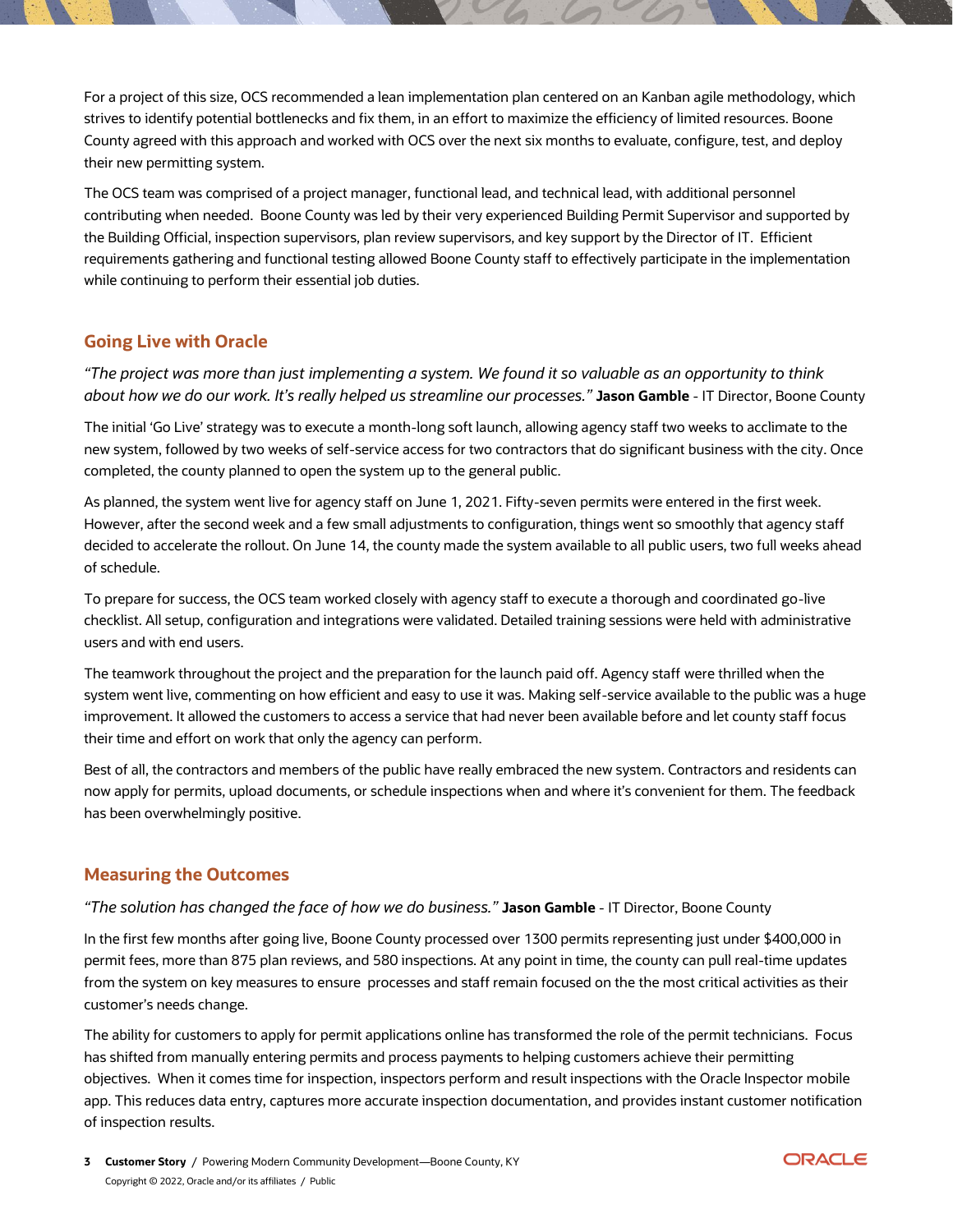Citizens also now pay for permits online. Once approved and issued, customers print the permit themselves. Customers are also kept informed of their permit status with email notifications throughout the process. This significantly reduces the telephone inquiries previously experienced by staff and gives the public much greater insight throughout the permit process. They can easily monitor and quickly react to pending application requirements. Paying online and accessing permitting documents such as approved plans, permits, and Certificates of Occupancy have made the overall process much more efficient

## **The Boone County Experience**

*"Oracle Consulting's expertise and industry knowledge made this project the easiest project we could have asked for. The results are immediate and are being enjoyed by our staff and citizens alike."*



#### **Scaled to Need**

Cloud agility to scale solution to the business needs of both small and large customers.



**Modern**

Modern cloud service delivery for citizens and contractors



**Rapidly Deployed**

Deployed in less than 8 months



**Cost Effective**

Delivered on-time, onschedule and on-budget

*"The benefit of a cloud solution with quarterly releases means the investment made to improve processes and experiences for staff and the public won't grow stale. We won't stagnate. The working relationship that we have with the Oracle team has been very productive. They have been responsive to our needs and our feedback. With regular software updates we can count on the feedback we give them to result in improvements to the software within a few releases. That's the kind of relationship that we were looking for."*

**Jason Gamble** – IT Director, Boone County

## **Oracle Permitting and Licensing**

Effective compliance and regulation services play a vital role in ensuring the future growth and continued prosperity of governments. Oracle Permitting and Licensing is a purpose-built, cloud-native solution designed to modernize your community development service processes with extensible, reliable, simple to use technology.

Oracle's cloud-native, configurable solution is waiting to help you transform. Learn more and take the product tours at: <https://www.oracle.com/industries/government/state-local/permitting-licensing-software/>